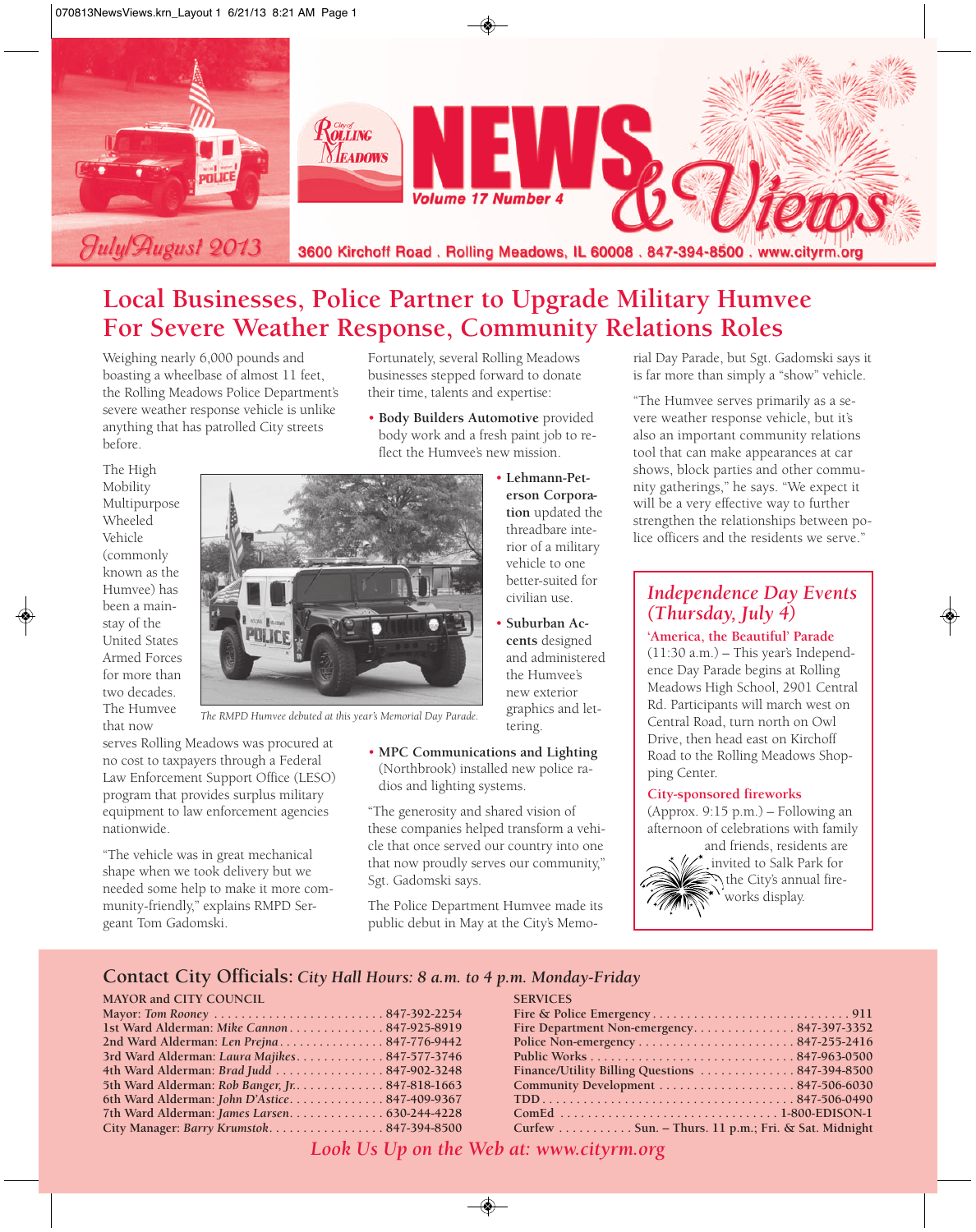# **Farmers & Food Trucks Event Draws Impressive Crowds**

A combination of savory food truck dishes, freshly-grown local produce and hand-crafted art drew hundreds of guests to downtown Rolling Meadows for the City's debut Farmers & Food Trucks event, Saturday, May 25.

Upcoming events will be held July 20, August 24, September 28 and October 26, 10 a.m. – 2 p.m., at City Hall. Farmers & Food Trucks is designed to bring people together, celebrate Rolling Meadows' uniqueness and encourage visitors to explore the downtown area.

Area vendors who are interested in participating will find additional information



*Residents select from a variety of fresh produce grown by local farmers.*

and registration forms on the City's Website, **www.cityrm.org**. Residents who wish to help organize the events should



contact Zach Creer, Assistant to the City Manager, at 847-394-8500 or **creerz@cityrm.org**. *Long lines at participating food trucks raise the level of anticipation among hungry visitors.*

# **Fund Balance Growth Strengthens City's Financial, Economic Health**

#### *By Melissa Gallagher, Finance Director*

As economic conditions at the national and local levels point slowly upward, ongoing efforts to rebuild depleted City fund balances have significantly strengthened Rolling Meadows' financial position and overall economic health.

An audit of last year's budget confirms that the City's overall cash position has improved dramatically, due to higher building permit revenues – including those from build-outs by large businesses such as Capital One. Sales, income and hotel tax receipts have also increased, as more people "Shop Rolling Meadows." Although not yet at pre-recession levels, we are encouraged by the way the numbers are trending.

Higher revenues have resulted in two consecutive years of surpluses in the General Fund, which is the City's primary operating fund. Last year's ending fund balance was more than \$4 million.

That's a very encouraging sign after four consecutive years (2007-2010) of negative balances caused, in large part, by the Great Recession.

Reliance on higher revenues to ensure the City's continued financial health is not enough. Controlling expenditures and re-envisioning ways to provide the services residents expect at lower cost has also been a top priority. We are committed to providing transparency and effective management of limited taxpayerfunded resources.

Our efforts continue to pay dividends. Council members and City staff have been monitoring this year's financial projections on a monthly basis. Although it is far too early to predict final results, the early data suggests that 2013 will mark another step forward on the City's path to long-term fiscal health.

#### *City Refinances Bonds, Saves Taxpayers \$61,000*

City officials have successfully refinanced more than \$2 million worth of general obligation bonds, which will save taxpayers \$61,125 over the next five years, Finance Director Melissa Gallagher reports. "Bond refinancing, especially at current low interest rates, is a very effective way to lower costs and save taxpayers money," she says.

The bonds were originally issued in 2003 to pay for redevelopment costs at the mixed use Riverwalk development on Kirchoff Road.

# **Upcoming Fundraisers at Moretti's, Oberweis to Support Community Events Foundation**

Looking for a great way to support Rolling Meadows' Community Events Foundation?

**Moretti's of Schaumburg** (1893 Walden Office Square) will donate 15% of all sales made from its restaurant menu to the Foundation's coffers, Thursday, July 11. Customers should mention the Community Events Foundation when ordering or bring a promotional flyer, available at City Hall. For menu items and other information, call 847-397-4200 or visit **www.morettischicago.com**.

The Foundation will also be the beneficiary of a Thursday, August 15 event at

**Oberweis Ice Cream and Dairy Store** (1735 W. Algonquin Road). Oberweis has agreed to donate up to 30% of the store's daily receipts, based on total sales volume. Be sure to mention the Community Events Foundation when ordering. Call 847-290-9222 or visit **www.oberweis.com** for information on Oberweis products.

As an added bonus, Oberweis customers who drop by between 4:30 and 8:00 p.m. will receive personalized service from Mayor Tom Rooney and City staff members, who have volunteered to work behind the counter.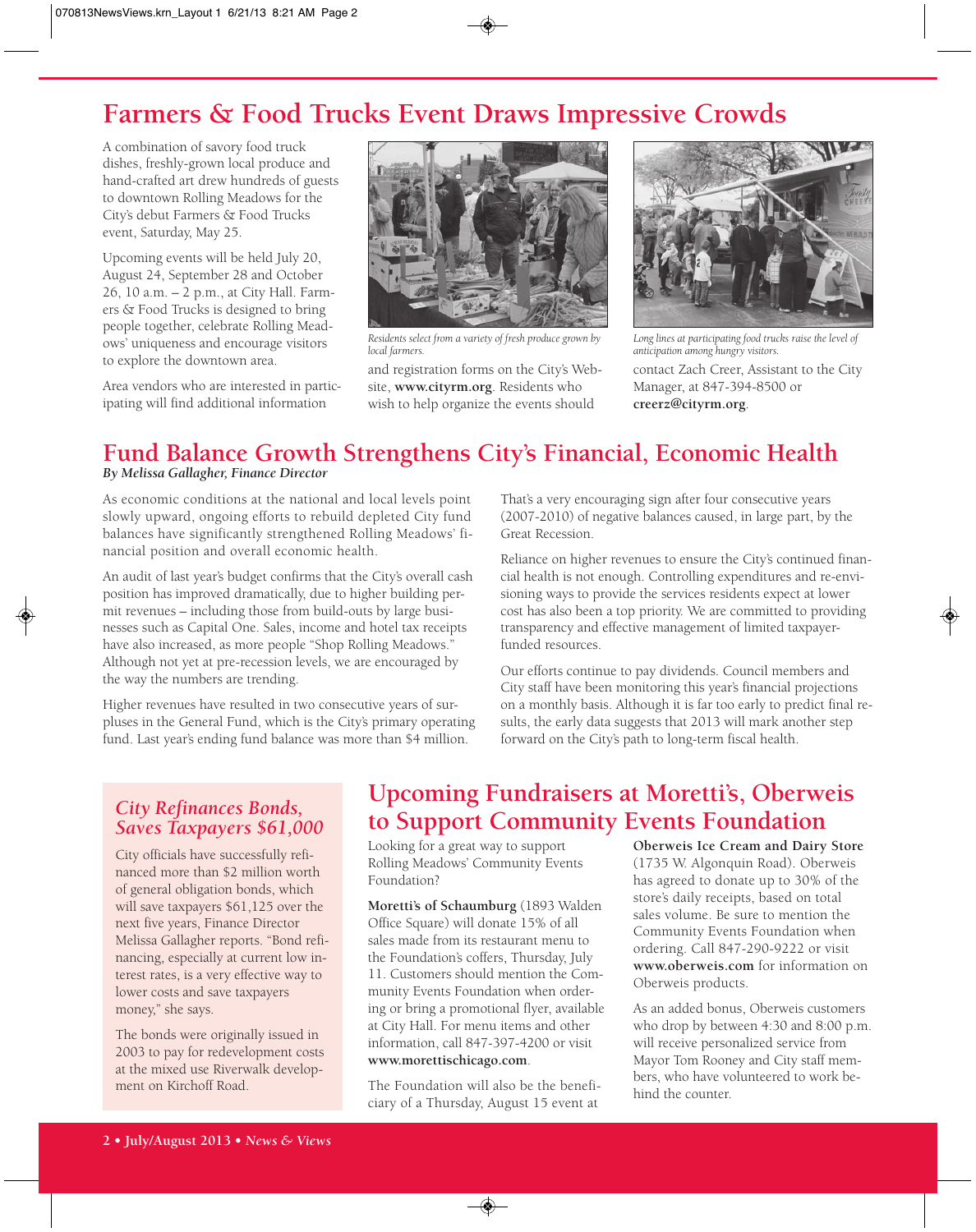# **Public Works Explores Options for Replacing EAB-Infested Trees**

As Public Works explores potential options for replacing Emerald Ash Borer-infested trees throughout Rolling Meadows, the Department is preparing to remove nearly 175 Ash trees that will soon pose a safety risk to residents, Public Works Director Fred Vogt reports.

"The Forestry Division continues to monitor the EAB's effect on the local Ash tree population. The infestation has progressed steadily and as predicted," Vogt explains. "Our immediate focus is on removing trees that become a public safety hazard. Longer term, we are starting to determine how best to replace the trees we lose."

In the next few months, Public Works will present City Council with a series of possible approaches and potential costs

for replacing lost trees. Vogt says the City has experimented, on a limited basis, with a program to treat EAB-infested Ash trees, but its cost-effectiveness has not been proven.

There are more than 1,500

Ash trees located on City-owned property, but EAB also poses a threat to Ash trees on private property, park lands and wooded lots. Vogt suggests that residents identify Ash trees on their properties and watch for evidence of EAB's presence, including damage to upper branches, un-

usual woodpecker damage and "D"-shaped holes on a tree's trunk.

Residents who believe their trees have been infested by EAB should contact Public Works at 847-963-0500.

More information on EAB is available at the Public Works Department, 3900 Berdnick Street, or on the Department's Webpage, **www.cityrm.org/PublicWorks**.

### **Rolling Meadows Welcomes New Businesses**

Access Home Health Care – *Home health agency* 3501 Algonquin Rd. (847-581-0691)

Across Town Glass & Mirror – *Glass/mirror installation* 3603 Finch Ct. (847-529-6349)

American Family Mutual Insurance Co. – *Insurance* 2850 Golf Rd. #401 (847-378-0480)

American Heritage Corp. – *Property management* 1941 Rohlwing Rd. #C (630-773-9000)

Anix Inc. – *General Contractor* 4201 Weber Dr. (312-863-1225)

Capital One Financial Corp. – *Call center/administration office* 3800 Golf Rd. #105 (224-544-3210)

Castema Technology – *Computer & network-related services* 3501 Algonquin Rd. (847-479-1350)

Chicago Home Help Desk – *Computer repair/training* 3400 Wellington Ct. #308 (708-334-7909)

Coyle & Associates – *Financial services* 3701 Algonquin Rd. #150 (847-736-7954)

Emium Lighting – *LED lighting* 5400 Newport Dr. #6 (469-387-7372)

Flaming Grill & Buffet – *Asian cuisine* 1440 Golf Rd. (847-593-9810)

Frederick Capital Management – *Financial services* 1788 Vermont Ct. (847-358-5177) Green Hill Landscaping – *Landscaping contractor* 2309 Sigwalt St. (847-790-6542)

Idex Financial Group – *Financial advisor/investment sales* 1701 Golf Rd. #109 (847-592-7130)

KB Werks Inc. – *Auto repair* 3831 Berdnick St. (847-496-5754)

Know Yoga Know Peace – *Yoga studio* 2240 Hicks Rd. #313 (847-749-2672)

Kos inc. – *Range maintenance office* 2603 School Dr. (847-846-4135)

L&K Services Inc. – *Transportation services* 4780 Calvert Dr. (224-578-1954)

LG Machinery Service – *Technical consultants* 2800 Pebblebrook Ln. (847-341-3447)

Modern Factory Homes LLC – *Modular homes/real estate broker* 1600 Golf Rd. #1200 (847-699-4770) MPO Designs Inc. – *Online furniture sales* 3 Applejack Rd. (630-237-4727)

North Town Home Services – *Appliance/HVAC service/repair call center* 5420 Newport Dr. #45 (800-533-0030)

PRGX USA Inc. – *Accounts payable/auditing* 3501 Algonquin Rd. (847-398-7158)

Professional Land & Construction Surveyors – *Land surveying* 1875 Rohlwing Rd., #C (847-888-3322)

Roadster Salon, LLC – *Vintage car restoration* 3620 Edison Pl. (847-769-7880)

Sound Structures Inc. – *Structural engineering* 1835 Rohlwing Rd. #C (847-749-0923)

Whitfield & Reninger LTD. – *CPA & tax accountants* 1895 Rohlwing Rd. #B (847-259-9700)

### *Fire Department Honors Past Generations*

*Emerald Ash Borer*

Firefighters John Palmisano (from left), Mark Mueller and Evan Dolinsky stand before an enlarged copy of a vintage photograph of Rolling Meadows Fire Department members circa 1959. The historical photo, part of a Department effort to honor the service of former Rolling



Meadows firefighters, is on display at the Fogarty Fire Station (3111 Meadow Drive) and Neuckranz Fire Station (2455 Plum Grove Road).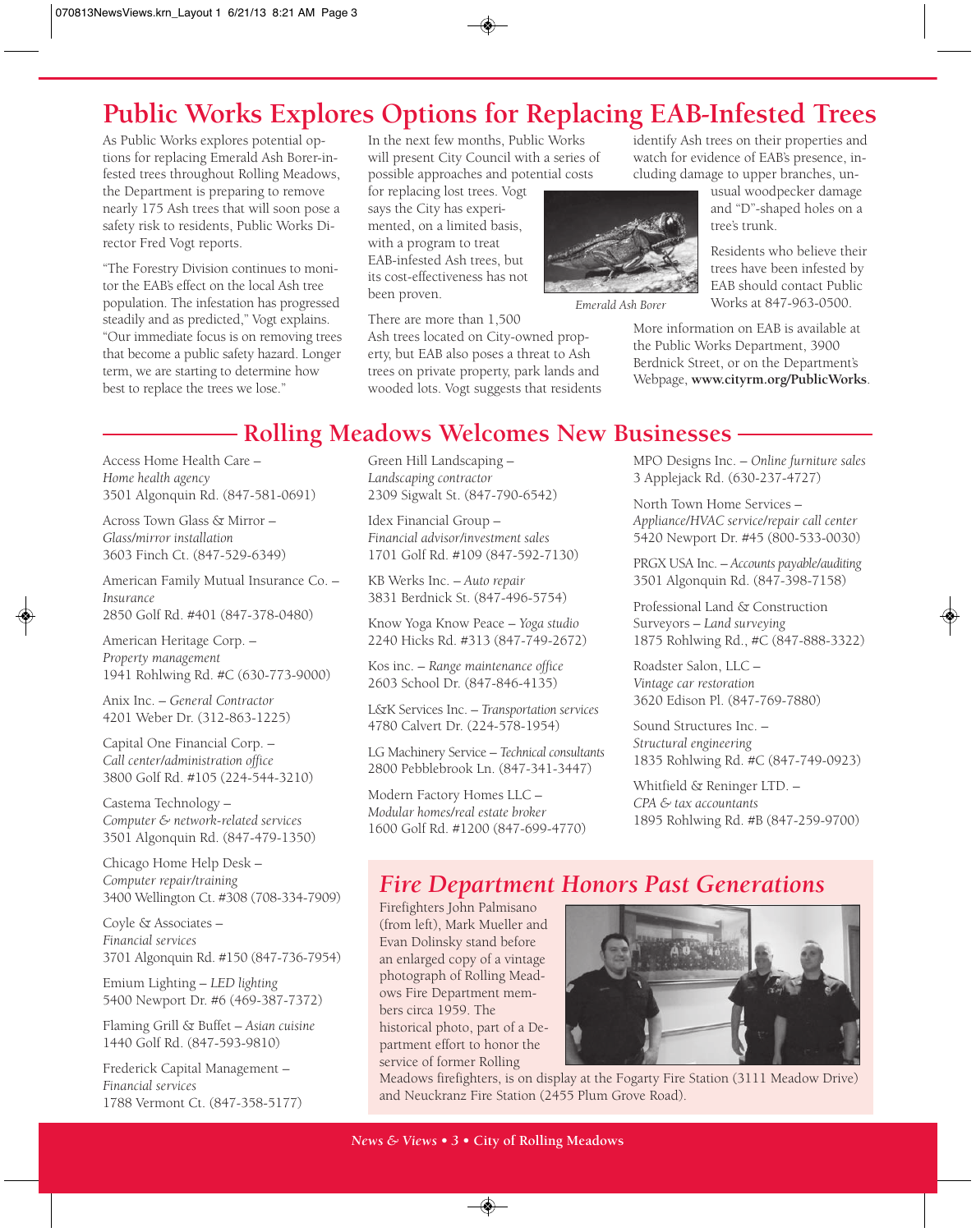| <i><b>July 2013</b></i> |                                                                                      |                                                                                                                         |           |                                                                                                                                                                          |                                                                                                                                                                                |                                                                                                     |  |  |
|-------------------------|--------------------------------------------------------------------------------------|-------------------------------------------------------------------------------------------------------------------------|-----------|--------------------------------------------------------------------------------------------------------------------------------------------------------------------------|--------------------------------------------------------------------------------------------------------------------------------------------------------------------------------|-----------------------------------------------------------------------------------------------------|--|--|
| Sunday                  | Monday                                                                               | Tuesday                                                                                                                 | Wednesday | Thursday                                                                                                                                                                 | Friday                                                                                                                                                                         | Saturday                                                                                            |  |  |
|                         |                                                                                      | <b>Environmental</b><br>$\overline{2}$<br><b>Committee, 7 p.m.,</b><br><b>City Hall</b>                                 |           | <b>Independence Day 4</b><br>City Hall; Public Works<br>closed. Th./Fri. refuse col-<br>lection delayed one day.<br><b>Parade.</b> 11:30 a.m.<br>Fireworks, 9:15 p.m.    | <b>Meadows Cruise</b><br>5<br><b>Night</b> , $6 - 9$ p.m.,<br>2401 Kirchoff Rd.                                                                                                | 6                                                                                                   |  |  |
|                         | <b>Board of Fire &amp;</b><br>8<br><b>Police Commissioners.</b><br>9 a.m., City Hall | <b>Crime Stoppers,</b><br>$\mathbf Q$<br>$5:30$ p.m.<br><b>City Council</b><br>Meeting, 7:30 p.m.,<br>both at City Hall | 10        | <b>Adjudication</b><br>11<br>Hearing, 1 p.m., City Hall<br><b>Community Events</b><br><b>Foundation Fundraiser.</b><br>Moretti's (1893 Walden<br>Office Sq., Schaumburg) | <b>Meadows Cruise</b><br>12<br><b>Night</b> , $6 - 9$ p.m.,<br>2401 Kirchoff Rd.                                                                                               | 13                                                                                                  |  |  |
| 14                      | 15                                                                                   | <b>City Council</b><br>16<br><b>Committee of the</b><br>Whole, 7:30 p.m.,<br>City Hall                                  | 17        | Fire Pension Board.1 8<br>8:30 a.m., Fogarty Fire<br>Station, 3111 Meadow Dr.<br><b>Adjudication Hearing</b><br>(Red Light), 2 p.m.,<br><b>City Hall</b>                 | <b>Meadows Cruise</b><br>19<br><b>Night</b> , $6 - 9$ p.m.,<br>2401 Kirchoff Rd.<br>Duck race to benefit<br><b>Salt Creek Restoration.</b><br>7 p.m., Nelson Sports<br>Complex | Farmers and Food 20<br>Trucks. $10$ a.m. $-$<br>2 p.m., City Hall                                   |  |  |
| 21                      | <b>Water bills due</b><br>22                                                         | <b>City Council</b><br>23<br>Meeting, 7:30 p.m.,<br>City Hall                                                           | 24        | 25                                                                                                                                                                       | <b>Meadows Cruise</b><br>26<br><b>Night</b> , $6 - 9$ p.m.,<br>2401 Kirchoff Rd.                                                                                               | 27                                                                                                  |  |  |
| 28                      | 29                                                                                   | 30                                                                                                                      | 31        |                                                                                                                                                                          |                                                                                                                                                                                | $\mathcal{R}^{\tiny{{\tiny\it C}\!{\tiny\it W}\!{\tiny\it G}}}_{\tiny\it OLLING}$<br><i>Neadows</i> |  |  |

| August 2013 |                                                                                       |                                                                                                                                                         |                                                                                |                                                                                                                                                            |                                                                                              |                                                                   |  |  |
|-------------|---------------------------------------------------------------------------------------|---------------------------------------------------------------------------------------------------------------------------------------------------------|--------------------------------------------------------------------------------|------------------------------------------------------------------------------------------------------------------------------------------------------------|----------------------------------------------------------------------------------------------|-------------------------------------------------------------------|--|--|
| Sunday      | Monday                                                                                | Tuesday                                                                                                                                                 | Wednesday                                                                      | Thursday                                                                                                                                                   | Friday                                                                                       | Saturday                                                          |  |  |
|             | $\mathcal{R}$ olling<br><b>NEADOWS</b>                                                |                                                                                                                                                         |                                                                                | <b>Adjudication</b><br>Hearing (Parking),<br>2 p.m., City Hall                                                                                             | <b>Meadows Cruise</b><br>$\overline{2}$<br><b>Night</b> , $6 - 9$ p.m.,<br>2401 Kirchoff Rd. |                                                                   |  |  |
|             | $\overline{5}$                                                                        | Economic Development $6$<br>Committee., 6 p.m.<br><b>Environmental Commit-</b><br>tee, 7 p.m.<br><b>Plan Commission.</b><br>7:30 p.m., all at City Hall | <b>Zoning Board of</b><br>Appeals, 7:30 p.m.,<br><b>City Hall</b>              | $\mathbf{8}$                                                                                                                                               | <b>Meadows Cruise</b><br>$\mathbf Q$<br><b>Night</b> , $6 - 9$ p.m.,<br>2401 Kirchoff Rd.    | 10 <sup>1</sup>                                                   |  |  |
| 11          | <b>Board of Fire &amp;</b><br>12<br><b>Police Commissioners.</b><br>9 a.m., City Hall | <b>Crime Stoppers.</b><br>13<br>$5:30$ p.m.<br><b>City Council</b><br>Meeting, 7:30 p.m.,<br>both at City Hall                                          | <b>Urban Affairs</b><br>14<br><b>Committee.</b> 5:45 p.m.,<br><b>City Hall</b> | <b>Adjudication</b><br>15<br>Hearing, 1 p.m., City Hall<br><b>Community Events</b><br><b>Foundation Fundraiser.</b><br>Oberweis (1735 W.<br>Algonquin Rd.) | <b>Meadows Cruise</b><br>16<br><b>Night</b> , $6 - 9$ p.m.,<br>2401 Kirchoff Rd.             | 17                                                                |  |  |
| 18          | 19                                                                                    | <b>City Council</b><br>20<br>Committee of the<br>Whole, 7:30 p.m.,<br><b>City Hall</b><br>Water bills due                                               | 21                                                                             | <b>Adjudication</b><br>22<br>Hearing (Red Light),<br>2 p.m., City Hall                                                                                     | <b>Meadows Cruise</b><br>23<br><b>Night</b> , $6 - 9$ p.m.,<br>2401 Kirchoff Rd.             | Farmers and Food 24<br>Trucks. $10$ a.m. $-$<br>2 p.m., City Hall |  |  |
| 25          | 26                                                                                    | <b>City Council</b><br>27<br><b>Meeting, 7:30 p.m.,</b><br>City Hall                                                                                    | 28                                                                             | 29                                                                                                                                                         | <b>Meadows Cruise</b><br>30<br><b>Night</b> , $6 - 9$ p.m.,<br>2401 Kirchoff Rd.             |                                                                   |  |  |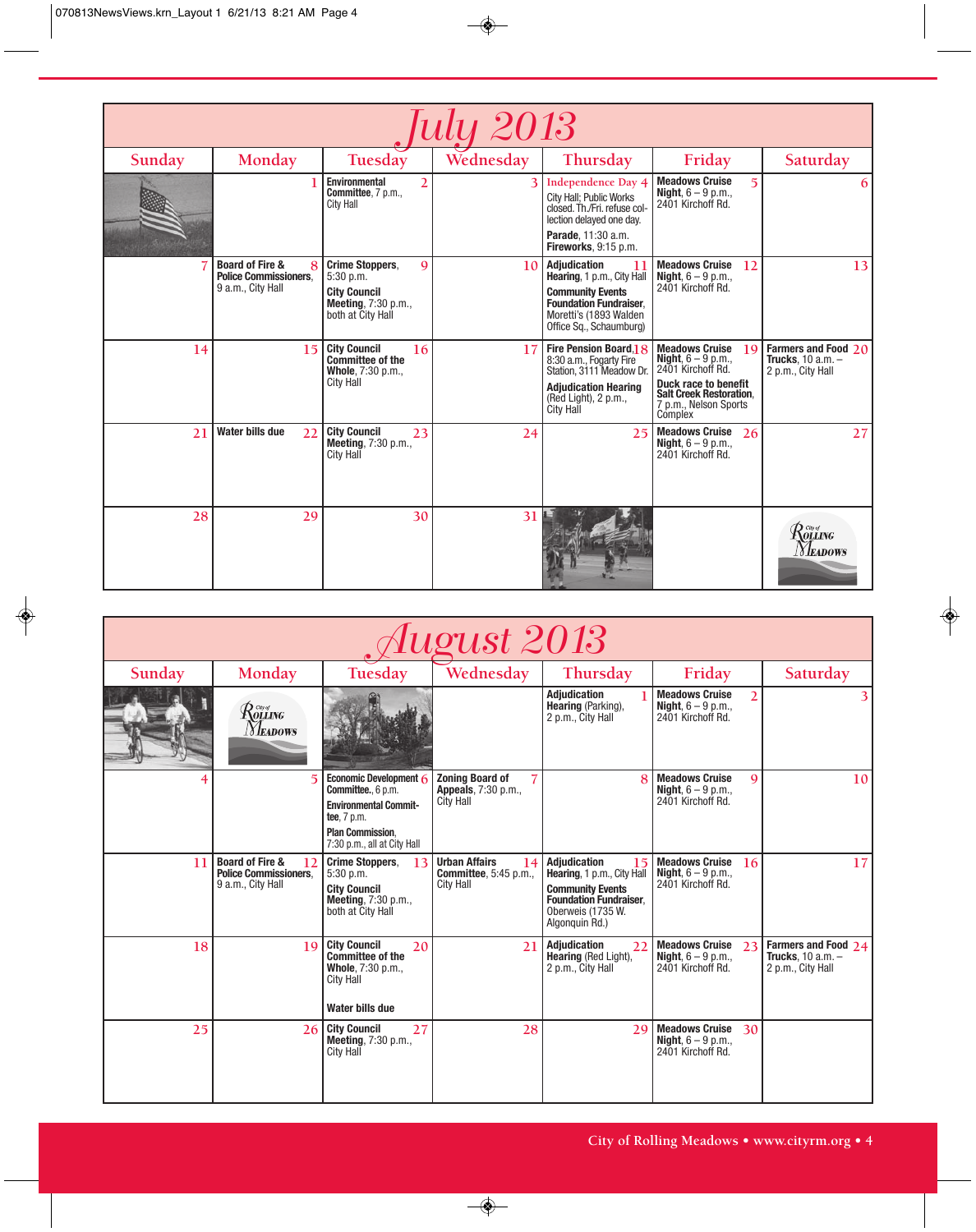## **Chamber Honors Don Wenzel with Community Leader of the Year Award**

Don Wenzel, Public Works' Superintendant of Facilities, was honored as Community Leader of the Year by the Rolling Meadows Chamber of Commerce during its annual Circle of Success Dinner in May.

Wenzel, a 30-year Rolling Meadows resident with 25 years of service to Public Works, is a long-time member of the Rotary Club of Rolling Meadows. He also serves with the Illinois Emergency Services Management Association, the Illinois Public Works Mu-

tual Aid Network, and the Illinois Emergency Management Assistance Team.



*Public Works' Don Wenzel (left) with Mayor Tom Rooney.* Photo courtesy of Journal & Topics Newspapers

Other members of this year's Circle of Success include:

- Rafal Piontkowski, BMO Harris Bank – *Business Leader of the Year*
- Body Builders Automotive – *Business of the Year*
- Carol Grewe, Travel Network – *Chamber Volunteer of the Year*
- Loving Care Animal Clinic – *Community Outreach Award*
- Rolling Meadows Environmental Committee – *Community Enhancement Award*
- *Journal & Topics Newspapers Communications Partner*

## **Eco-Friendly 'eBilling' Saves Money**

eBilling, Rolling Meadows' Web-based utility billing program, helps save taxpayers thousands of dollars each year in printing and mailing costs.

Rather than receiving a printed bill in the mail, eBilling customers receive a monthly email with a link to their utility billing statement. Balances may be paid through online banking, the City's Web-

based Utility Bill Management System, by mail or in person at City Hall.

The service – currently used by more than 900 utility customers – also lets users review a two-year billing history for their account and provides a link to the City's newsletter, News & Views.

Register for eBilling online at **www.cityrm.org/finance**. For more information, contact the Finance Department at 847-394-8500.

## **eLockbox Service Streamlines Utility Payment Processing, Improves Convenience**

With an increasing number of customers paying their utility bills through online banking, the Finance Department's electronic check processing service improves customer convenience and streamlines Department operations.

J.P. Morgan Chase's "eLockbox" service electronically processes customer payments submitted via online banking in just one or two days. Before, banks would literally "cut" a paper check on behalf of the customer and send it to the City for processing. That would often take anywhere from 7 – 10 days.

"Electronic payment processing significantly improves the Finance Department's operational efficiencies because it virtually eliminates the time-consuming process of manually entering customer payment data," explains Finance Department Director Melissa Gallagher. "It also improves customers' ability to better track their available balances because payments are debited from their accounts much faster."

For more information on eLockbox, contact the Finance Department at 847-394- 8500.



*The Duck Race will benefit Salt Creek preservation efforts.*

## *Duck Race to Award \$500 Grand Prize, Benefit Salt Creek*

A \$500 grand prize will be presented to the winner of the 6th annual Duck Race, an event that raises funds to support Salt Creek restoration and other environmental preservation efforts throughout Rolling Meadows, Friday, July 19, 7 p.m.

The race, sponsored by the City's Environmental Committee, Rotary Club of Rolling Meadows, and the Rolling Meadows Park District Foundation, will feature a flotilla of plastic ducks "racing" down the water slide at the Nelson Sports Complex Pool, 3900 Owl Drive.

Tickets for the event (one ticket per duck) are \$5 each. Residents may also purchase a "Quack Pack" of five tickets for \$20.

Tickets are available at the Rolling Meadows Community Center (3705 Pheasant Drive) or City Hall (3600 Kirchoff Road).

Other prizes to be awarded include a Disney Park Hopper Pass, passes to Six Flags Great America, tickets to Chicago's Museum of Science and Industry, movie theater passes, and a variety of products and services from local businesses.

For more information, contact the Park District at 847-818-3220 or visit **www.rmparks.org**.